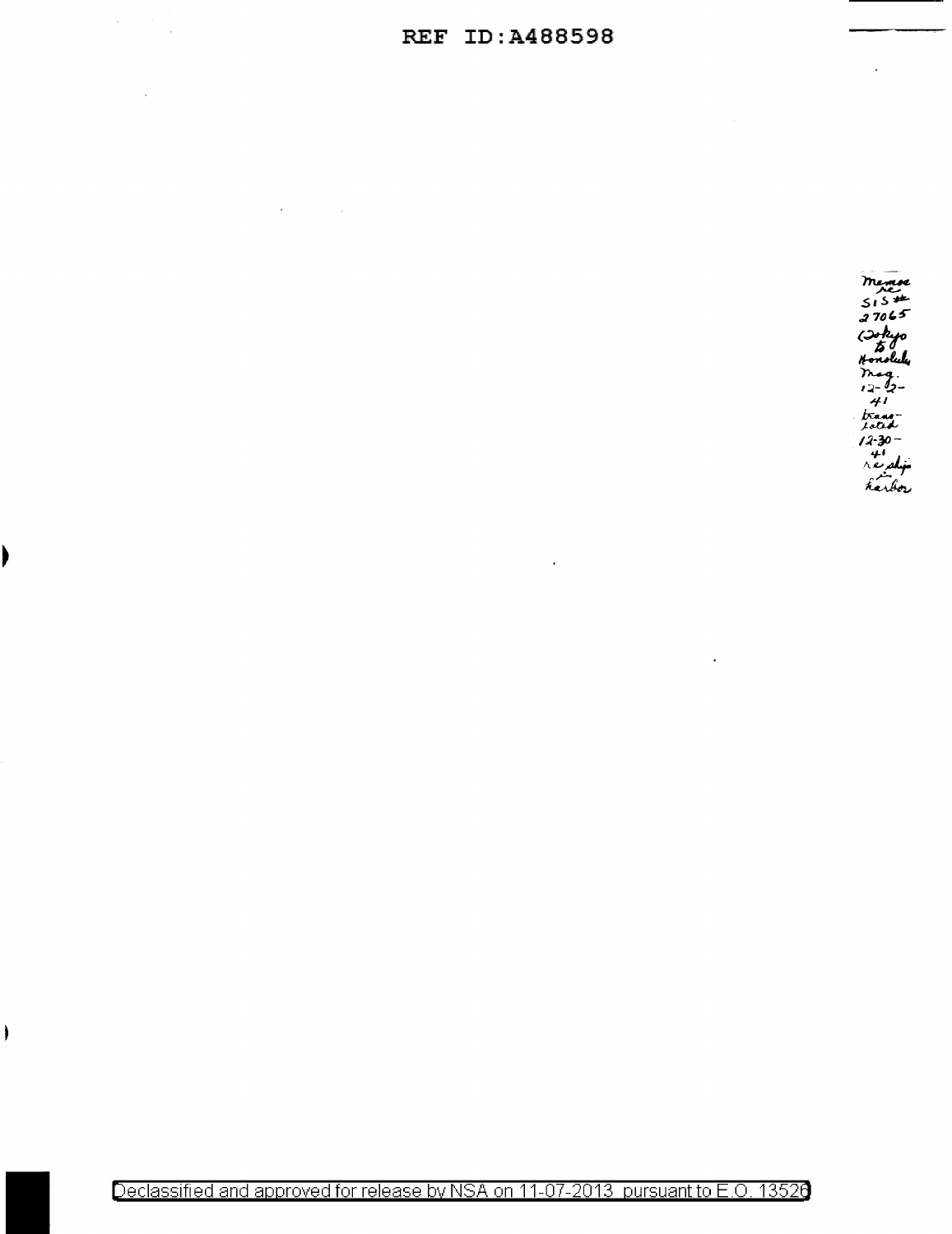$V_{\rm{max}}$ 

## MEMORANDUM OF CONVERSATION (ITH WR. WALTER FOOTE AT THE STATE DEPARTMENT OF HEDNESDAY, 30 HAY 1945

1. Mr. Walter Foote was the American Consul General at Batavia, Java, from 1927 until the capture of Java by the Japanese in 1942, except for a short tour of duty in Australia. At the present time he is attached to the State Department and is standing-by to return to Java as diplomatic representative of the United States Government. Mr. Foote knew all the NEI officials intimately and was taken into their confidence in all official matters in their relations with Japan. Mr. Foote may be reached on Branch 420 at the State Department, in care of Miss Jane #ilson.

2. Mr. Foote got his information about the Winds "Set-Up" message from "Tony" Lovink, Advisor to the Governor General for East Asiatic Affairs. Mr. Lovink is now Netherlands Asbassador at Chungking, being one of the few high Dutch officials to escape from Java. Mr. Lovink was head of the NEI Intelligence Service and was well informed as to Japanese plans and intentions. As early as July, 1941, Mr. Lovink informed the Governor General that Japan was planning the conquest of East Asia and the only thing in doubt was just when the Japanese would commence their advance. Mr. Lovink said the Winds "Set-Up" was the first tangible thing that he had to show his Government to prove his predictions. As he expressed it, "It was the first thing I could sink my teeth into." Mr. Lovink kept warning the NEI Government as to the Japanese plans and preparations for war, and was regarded as an alarmist. Subsequent events proved him 100% correct throughout.

3. Er. Lovink informed Mr. Foote of the Winds "Set-Up", and Mr. Foote sent Batavia confidential message #220, dated 4 December 1941, addressed to the State Department, after thinking the matter over for about two hours. This message was largely at Mr. Lovink's behest. Lieut. Colonel Thorpe, USA, and Lieut. Commander Slawson, USNR, got their translations of the Winds "Set-Up" directly from the NEI War Department at Bandoeng. (i.t. Comdr. Slawson was killed in action off the coast of New Cuinea.) (Lt. Col. Thorpe is believed to be still alive.)

4. The Dutch listened for the Winds "Execute" message but did not hear it. Mr. Foote is positive that he would have been notified if any Winds "Execute" had been heard in Java. The Dutch were convinced that Japan was going to make war on them on December 6, 1941, when the big convoy of 35 transports (Er. Foote's recollection), guarded by about six cruisers and several destroyers, was sighted heading straight for Kota Bharu (Malaya). The Dutch did not think that Japan was going to attack the United States and Pearl Harbor came as a complete surprise to them.

5. Vice Admiral Helfrich, NEI Commander in Chief, ordered his subs to sea on December 6, possibly earlier, and stationed them to defend the Netherlands East Indies. Submarines had orders not to commence hostilities

农建立。